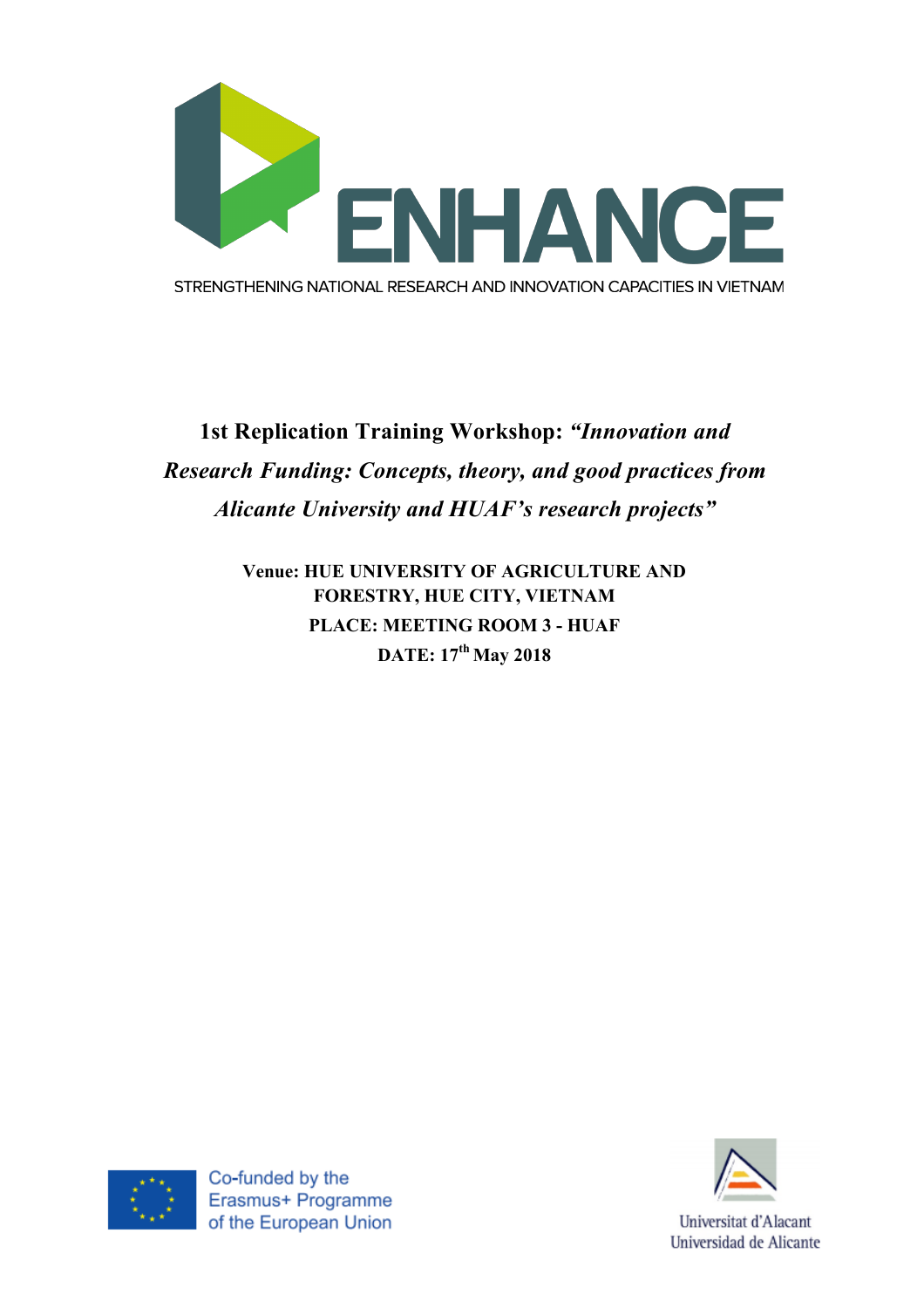

**Project Acronym**: ENHANCE **Project Title**: strEngthening National researcH And iNnovation Capacities in viEtnam **Contract Number**: 2015-3574/001-001 **Project Reference Number**: 561749-EPP-1-2015-1-ES-EPPKA2- CBHE-SP

## **Venue: HUE UNIVERSITY OF AGRICULTURE AND FORESTRY, HUE CITY, VIETNAM PLACE: MEETING ROOM 3 - HUAF**

**Expected results** 

.

After this workshop, participants shall be able gain:

- Knowledge and attitude of researchers and staff on innovation and research fundraising will be increased
- Skills of researchers and staff on how to implement innovation and research fundraising at their units (faculties, departments, and research institutes)